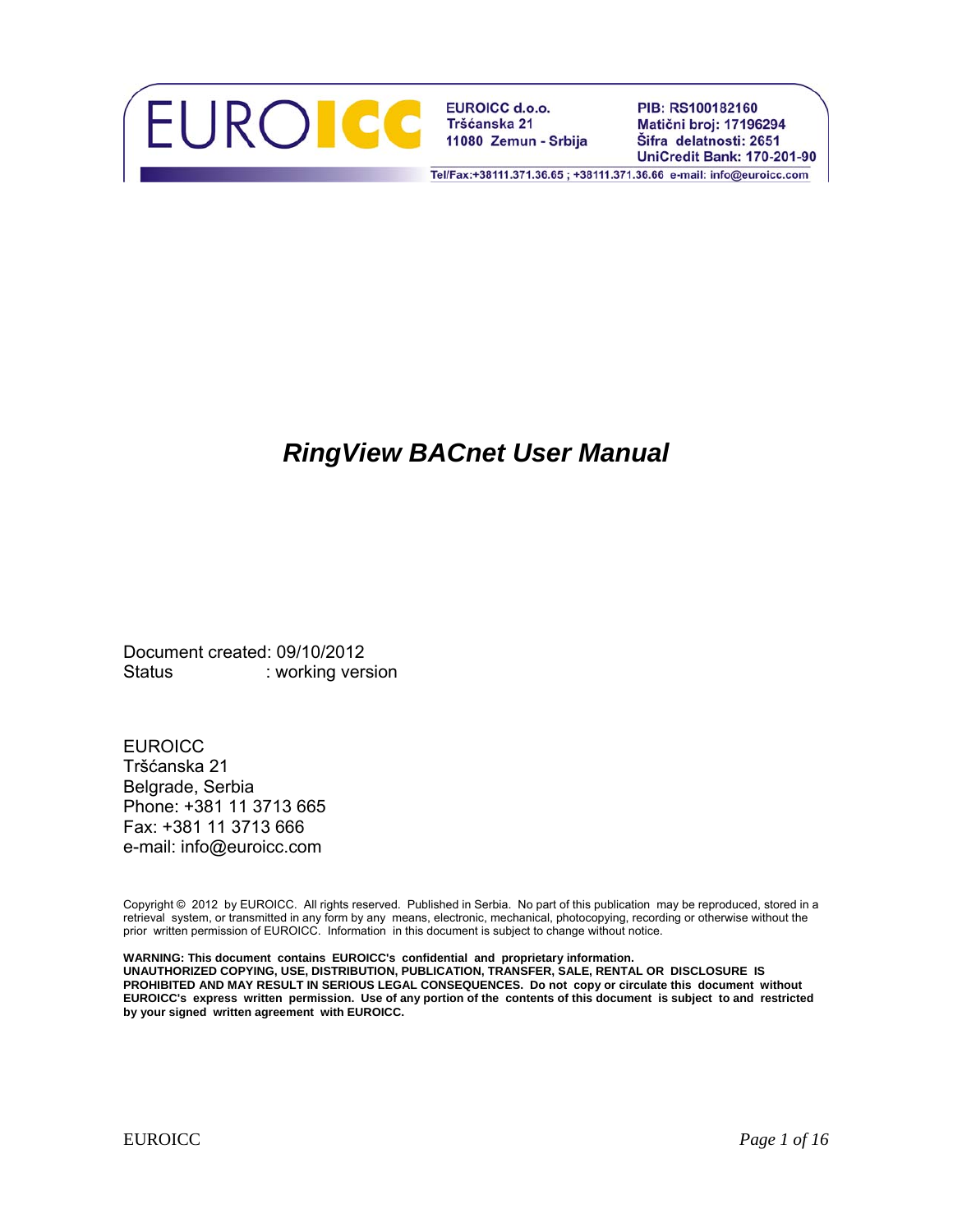# **RingView BACnet User Manual V1.0**<br>revision 0.5, 17/05/2013

# **Table of contents**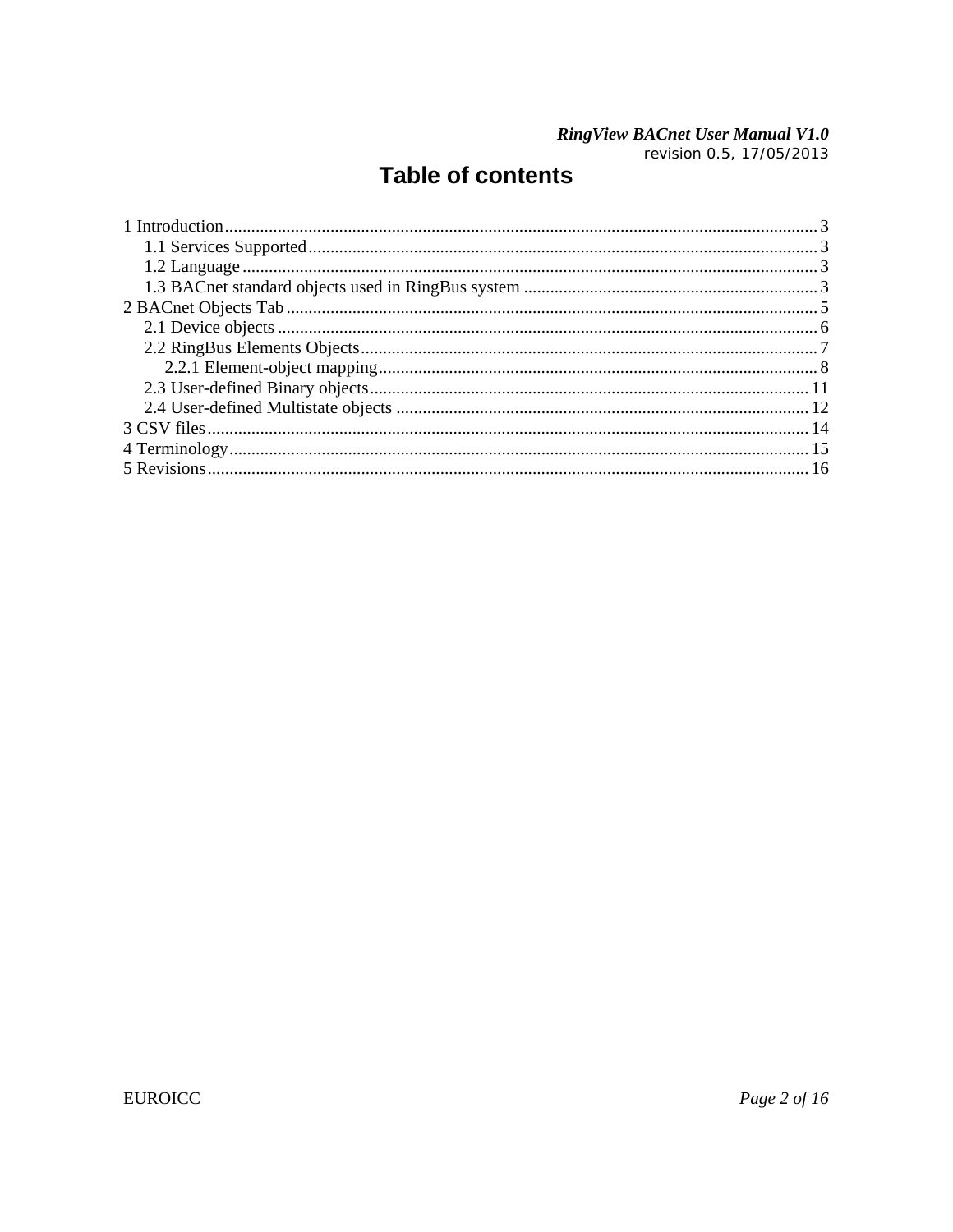## **1 Introduction**

 In "RingBus on BACnet" system, several concepts from these two technologies are merged:

- RBCPU2.1 becomes virtual BACnet device, with b/ip port.
- RingBus elements become BACnet objects. Details of each element-object mapping are in the next chapter.
- RBDIS will be upgraded with special version of RingView application, which will have appropriate tools for editing and saving these mappings, and for sending this configuration to RBCPU2.1's.

### **1.1 Services Supported**

- All special cases of these services are supported (for example: magic numbers for Who-Is, PROP ALL for Read-Property-Multiple, etc.)
- Who-Is
- Who-Has
- Read-Property
- Read-Property-Multiple
- Subscribe-COV, only for objects which hold error statuses for dampers and FIO modules
- Subscribe-COV-Property, only for objects which hold error statuses for dampers and FIO modules, and only for Present-Value property

### **1.2 Language**

 The only character encoding that will be supported is ASCII, so German letters with umlauts will be written in the new form, such as ue, oe, etc.

### **1.3 BACnet standard objects used in RingBus system**

Binary input:

| Property identifier | Property datatype             | Conformance code |
|---------------------|-------------------------------|------------------|
| Object Identifier   | <b>BACnetObjectIdentifier</b> |                  |
| Object Name         | CharacterString               | R                |
| Object_Type         | <b>BACnetObjectType</b>       | R                |
| Present Value       | <b>BACnetBinaryPV</b>         | R                |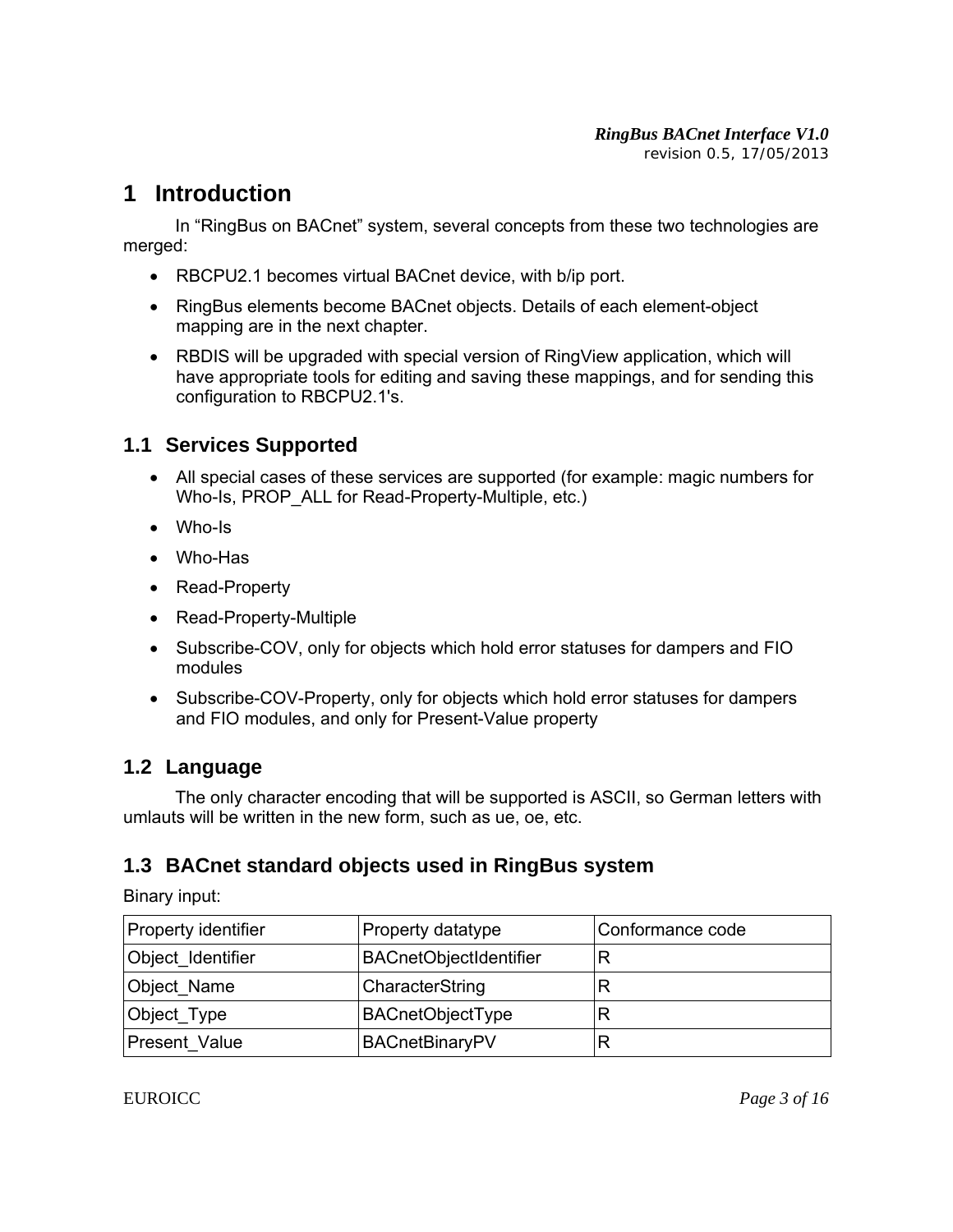*revision 0.5, 17/05/2013*

| Status_Flags   | <b>BACnetStatusFlags</b> |  |
|----------------|--------------------------|--|
| Event State    | <b>BACnetEventState</b>  |  |
| Out Of Service | <b>BOOLEAN</b>           |  |
| Polarity       | <b>BACnetPolarity</b>    |  |

Multi-state input:

| Property identifier | Property datatype        | Conformance code |
|---------------------|--------------------------|------------------|
| Object_Identifier   | BACnetObjectIdentifier   | R                |
| Object_Name         | CharacterString          | R                |
| Object_Type         | <b>BACnetObjectType</b>  | R                |
| Present_Value       | Unsigned                 | R                |
| Status_Flags        | <b>BACnetStatusFlags</b> | R                |
| Event State         | <b>BACnetEventState</b>  | R                |
| Out Of Service      | <b>BOOLEAN</b>           | R                |
| Number Of States    | Unsigned                 | R                |

Analog input:

| Property identifier | Property datatype             | Conformance code |
|---------------------|-------------------------------|------------------|
| Object_Identifier   | <b>BACnetObjectIdentifier</b> | R                |
| Object_Name         | CharacterString               | R                |
| Object_Type         | <b>BACnetObjectType</b>       | R                |
| Present Value       | <b>REAL</b>                   | R                |
| Status_Flags        | <b>BACnetStatusFlags</b>      | R                |
| Event State         | <b>BACnetEventState</b>       | R                |
| Out Of Service      | <b>BOOLEAN</b>                | R                |
| <b>Units</b>        | BACnetEngineeringUnits        | R                |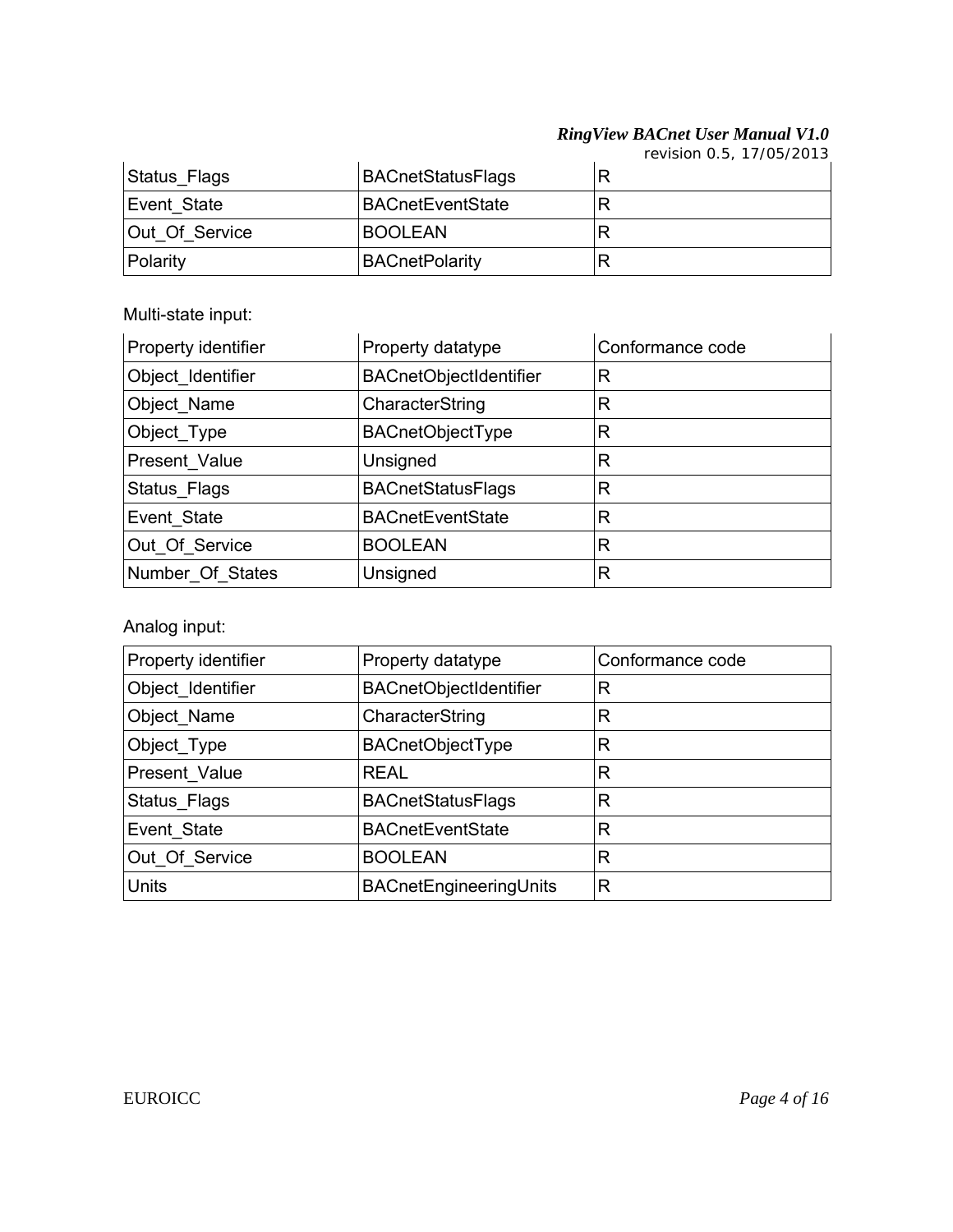# **2 BACnet Objects Tab**

 Interface for editing BACnet objects can be opened from *System* view clicking on tab *BACnet Objects* as it is shown on next image.

|                                     | <b>E</b> Pings View <b>C</b> Cones View C Data View <b>C</b> Alarms <b>C</b> , Peports <b>C</b> System |                                                |                                 |                                                                                                                                                                                                                                                                                                                                                                                                                                                                                                             |                                    |           | RingViow3.3 Extended     | $\bullet$     |
|-------------------------------------|--------------------------------------------------------------------------------------------------------|------------------------------------------------|---------------------------------|-------------------------------------------------------------------------------------------------------------------------------------------------------------------------------------------------------------------------------------------------------------------------------------------------------------------------------------------------------------------------------------------------------------------------------------------------------------------------------------------------------------|------------------------------------|-----------|--------------------------|---------------|
| Upload & Save                       | Upload ring1                                                                                           |                                                |                                 |                                                                                                                                                                                                                                                                                                                                                                                                                                                                                                             |                                    |           |                          |               |
| $D$ Fing                            | $\sum$ Zone                                                                                            | $\bigcup \frac{\mathrm{Eng}}{\mathrm{tapley}}$ | $Aarm$<br>table                 | $\begin{tabular}{ c c } \hline \multicolumn{3}{ c }{\textbf{Current}}\\ \hline \multicolumn{3}{ c }{\textbf{Matrix}}\\ \hline \multicolumn{3}{ c }{\textbf{Matrix}}\\ \hline \multicolumn{3}{ c }{\textbf{Matrix}}\\ \hline \multicolumn{3}{ c }{\textbf{Matrix}}\\ \hline \multicolumn{3}{ c }{\textbf{Matrix}}\\ \hline \multicolumn{3}{ c }{\textbf{Matrix}}\\ \hline \multicolumn{3}{ c }{\textbf{Matrix}}\\ \hline \multicolumn{3}{ c }{\textbf{Matrix}}\\ \hline \multicolumn{3}{ c }{\textbf{Matrix$ | Auxilary<br>Elements<br>table<br>Đ | $D$ Users | Language                 | $\sum$ BACnet |
| <b>BACnet Objects</b>               |                                                                                                        |                                                |                                 |                                                                                                                                                                                                                                                                                                                                                                                                                                                                                                             |                                    |           |                          |               |
| <b>Devices</b>                      | <b>RingBus Elements</b>                                                                                | User-Defined Brary objects                     | User-Defined Multistate objects |                                                                                                                                                                                                                                                                                                                                                                                                                                                                                                             |                                    |           |                          |               |
| * Synux Check <b>El Save</b> 2 Edit |                                                                                                        |                                                |                                 |                                                                                                                                                                                                                                                                                                                                                                                                                                                                                                             |                                    |           |                          |               |
| $1$ $mag1$                          | Filmp                                                                                                  |                                                | ring1                           | Object name                                                                                                                                                                                                                                                                                                                                                                                                                                                                                                 |                                    | $\lambda$ | Instance ID              |               |
|                                     |                                                                                                        |                                                |                                 |                                                                                                                                                                                                                                                                                                                                                                                                                                                                                                             |                                    |           |                          |               |
|                                     |                                                                                                        |                                                |                                 |                                                                                                                                                                                                                                                                                                                                                                                                                                                                                                             |                                    |           |                          |               |
|                                     |                                                                                                        |                                                |                                 |                                                                                                                                                                                                                                                                                                                                                                                                                                                                                                             |                                    |           |                          |               |
|                                     |                                                                                                        |                                                |                                 |                                                                                                                                                                                                                                                                                                                                                                                                                                                                                                             |                                    |           |                          |               |
|                                     |                                                                                                        |                                                |                                 |                                                                                                                                                                                                                                                                                                                                                                                                                                                                                                             |                                    |           |                          |               |
|                                     |                                                                                                        |                                                |                                 |                                                                                                                                                                                                                                                                                                                                                                                                                                                                                                             |                                    |           |                          |               |
|                                     |                                                                                                        |                                                |                                 |                                                                                                                                                                                                                                                                                                                                                                                                                                                                                                             |                                    |           |                          |               |
|                                     |                                                                                                        |                                                |                                 |                                                                                                                                                                                                                                                                                                                                                                                                                                                                                                             |                                    |           |                          |               |
|                                     |                                                                                                        |                                                |                                 |                                                                                                                                                                                                                                                                                                                                                                                                                                                                                                             |                                    |           |                          |               |
|                                     |                                                                                                        |                                                |                                 |                                                                                                                                                                                                                                                                                                                                                                                                                                                                                                             |                                    |           |                          |               |
|                                     |                                                                                                        |                                                |                                 |                                                                                                                                                                                                                                                                                                                                                                                                                                                                                                             |                                    |           |                          |               |
|                                     |                                                                                                        |                                                |                                 |                                                                                                                                                                                                                                                                                                                                                                                                                                                                                                             |                                    |           |                          |               |
|                                     |                                                                                                        |                                                |                                 |                                                                                                                                                                                                                                                                                                                                                                                                                                                                                                             |                                    |           |                          |               |
|                                     |                                                                                                        |                                                |                                 |                                                                                                                                                                                                                                                                                                                                                                                                                                                                                                             |                                    |           |                          |               |
|                                     |                                                                                                        |                                                |                                 |                                                                                                                                                                                                                                                                                                                                                                                                                                                                                                             |                                    |           |                          |               |
| $\sqrt{2}$ DB OK                    |                                                                                                        |                                                |                                 |                                                                                                                                                                                                                                                                                                                                                                                                                                                                                                             |                                    | 11.28.38  | V1520121005-26<br>Usen a |               |

*Image 1: BACnet objects tab* 

When editing BACnet objects following rules must be applied:

- 1. Object name Object name must be unique within one device e.g. device and all objects defined on it must have different names.
- 2. Instance ID
	- Instance ID must be unique within one object type. For example: two binary objects on the same ring with same instance IDs are not allowed.
	- Instance ID must be a number between 0 and 0x3FFFFFF.

In BACnet tab there are four buttons each one for opening table for editing each BACnet object type.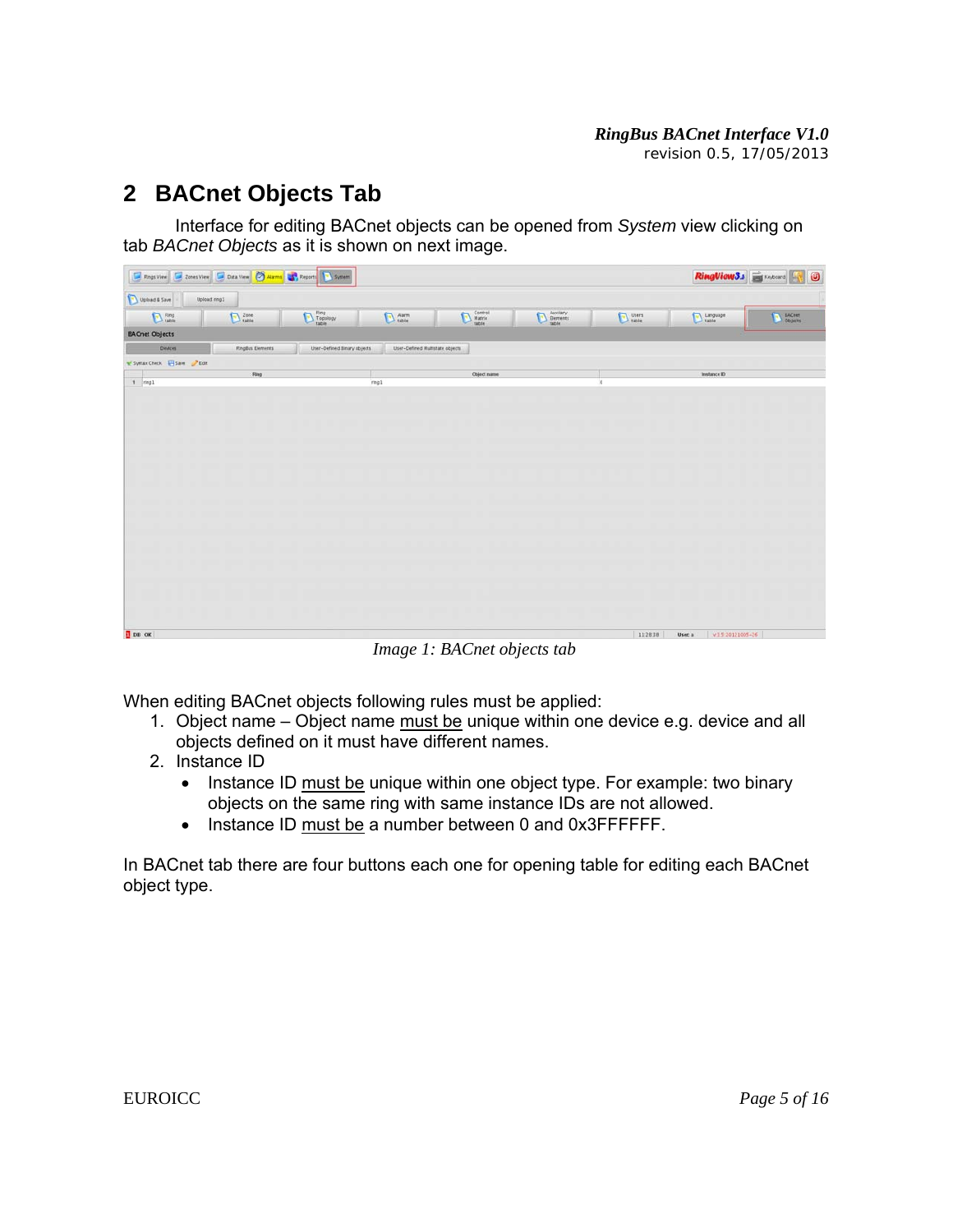#### **2.1 Device objects**

First button shows table for editing device objects as it is shown on next image.

| Upload & Save<br>Upload ring1<br>$D_{\text{table}}^{\text{Fing}}$<br><b>BACnet Objects</b><br>Devices<br>V Syntax Check El Save Box<br>$\mathbf{t}$  nng1<br>$2$ mg2<br>$3$ $mag3$ | Upload ring2<br>$D$ zone<br>RingBus Elements<br>Ring | Upload ring?<br>$\begin{tabular}{ c c } \hline \quad \quad & ring \\ \hline \quad \quad & Tepology \\ \hline \quad \quad & half \\ \end{tabular}$<br>User-Defined Binary objects | $D$ Alarm<br>User-Defined Multistate objects | $\bigodot \begin{array}{c} \text{Centrol} \\ \text{Matrix} \\ \text{Table} \end{array}$ | Auxitary<br>Elements<br>Table<br>D | $\sum$ users       | Language                 | <b>EACH</b> |  |
|------------------------------------------------------------------------------------------------------------------------------------------------------------------------------------|------------------------------------------------------|----------------------------------------------------------------------------------------------------------------------------------------------------------------------------------|----------------------------------------------|-----------------------------------------------------------------------------------------|------------------------------------|--------------------|--------------------------|-------------|--|
|                                                                                                                                                                                    |                                                      |                                                                                                                                                                                  |                                              |                                                                                         |                                    |                    |                          |             |  |
|                                                                                                                                                                                    |                                                      |                                                                                                                                                                                  |                                              |                                                                                         |                                    |                    |                          |             |  |
|                                                                                                                                                                                    |                                                      |                                                                                                                                                                                  |                                              |                                                                                         |                                    |                    |                          |             |  |
|                                                                                                                                                                                    |                                                      |                                                                                                                                                                                  |                                              |                                                                                         |                                    |                    |                          |             |  |
|                                                                                                                                                                                    |                                                      |                                                                                                                                                                                  |                                              |                                                                                         |                                    |                    |                          |             |  |
|                                                                                                                                                                                    |                                                      |                                                                                                                                                                                  |                                              | Object name                                                                             |                                    |                    | Instance ID              |             |  |
|                                                                                                                                                                                    |                                                      |                                                                                                                                                                                  | ring1<br>ring?                               |                                                                                         |                                    | $\theta$<br>$\,$ 1 |                          |             |  |
|                                                                                                                                                                                    |                                                      |                                                                                                                                                                                  | ring3                                        |                                                                                         |                                    | $\frac{1}{2}$      |                          |             |  |
|                                                                                                                                                                                    |                                                      |                                                                                                                                                                                  |                                              |                                                                                         |                                    |                    |                          |             |  |
|                                                                                                                                                                                    |                                                      |                                                                                                                                                                                  |                                              |                                                                                         |                                    |                    |                          |             |  |
|                                                                                                                                                                                    |                                                      |                                                                                                                                                                                  |                                              |                                                                                         |                                    |                    |                          |             |  |
|                                                                                                                                                                                    |                                                      |                                                                                                                                                                                  |                                              |                                                                                         |                                    |                    |                          |             |  |
|                                                                                                                                                                                    |                                                      |                                                                                                                                                                                  |                                              |                                                                                         |                                    |                    |                          |             |  |
|                                                                                                                                                                                    |                                                      |                                                                                                                                                                                  |                                              |                                                                                         |                                    |                    |                          |             |  |
|                                                                                                                                                                                    |                                                      |                                                                                                                                                                                  |                                              |                                                                                         |                                    |                    |                          |             |  |
|                                                                                                                                                                                    |                                                      |                                                                                                                                                                                  |                                              |                                                                                         |                                    |                    |                          |             |  |
|                                                                                                                                                                                    |                                                      |                                                                                                                                                                                  |                                              |                                                                                         |                                    |                    |                          |             |  |
|                                                                                                                                                                                    |                                                      |                                                                                                                                                                                  |                                              |                                                                                         |                                    |                    |                          |             |  |
|                                                                                                                                                                                    |                                                      |                                                                                                                                                                                  |                                              |                                                                                         |                                    |                    |                          |             |  |
|                                                                                                                                                                                    |                                                      |                                                                                                                                                                                  |                                              |                                                                                         |                                    |                    |                          |             |  |
|                                                                                                                                                                                    |                                                      |                                                                                                                                                                                  |                                              |                                                                                         |                                    |                    |                          |             |  |
|                                                                                                                                                                                    |                                                      |                                                                                                                                                                                  |                                              |                                                                                         |                                    |                    |                          |             |  |
|                                                                                                                                                                                    |                                                      |                                                                                                                                                                                  |                                              |                                                                                         |                                    |                    |                          |             |  |
|                                                                                                                                                                                    |                                                      |                                                                                                                                                                                  |                                              |                                                                                         |                                    |                    |                          |             |  |
|                                                                                                                                                                                    |                                                      |                                                                                                                                                                                  |                                              |                                                                                         |                                    |                    |                          |             |  |
|                                                                                                                                                                                    |                                                      |                                                                                                                                                                                  |                                              |                                                                                         |                                    |                    |                          |             |  |
|                                                                                                                                                                                    |                                                      |                                                                                                                                                                                  |                                              |                                                                                         |                                    |                    |                          |             |  |
|                                                                                                                                                                                    |                                                      |                                                                                                                                                                                  |                                              |                                                                                         |                                    |                    |                          |             |  |
|                                                                                                                                                                                    |                                                      |                                                                                                                                                                                  |                                              |                                                                                         |                                    |                    |                          |             |  |
| <b>X 2 3</b> DB OK                                                                                                                                                                 |                                                      |                                                                                                                                                                                  |                                              |                                                                                         |                                    | 11:45:06           | V7520121005-26<br>User a |             |  |

*Image 2: Table for editing device objects* 

 Each device object has automatically created object name which is same as ring name. Instance ID is automatically created if it is not defined in *bacnet\_devices.csv* file. In this table only Instance ID can be edited. Instance is a number between 0 and 0x3FFFFFF. Toolbar has three buttons:

- *Syntax Check* Check for errors in this table
- *Save* Save BACnet objects in corresponding CSV files
- *Edit* Start editing of selected cell in table if it is enabled for editing. In this table that are only cells in Instance ID column.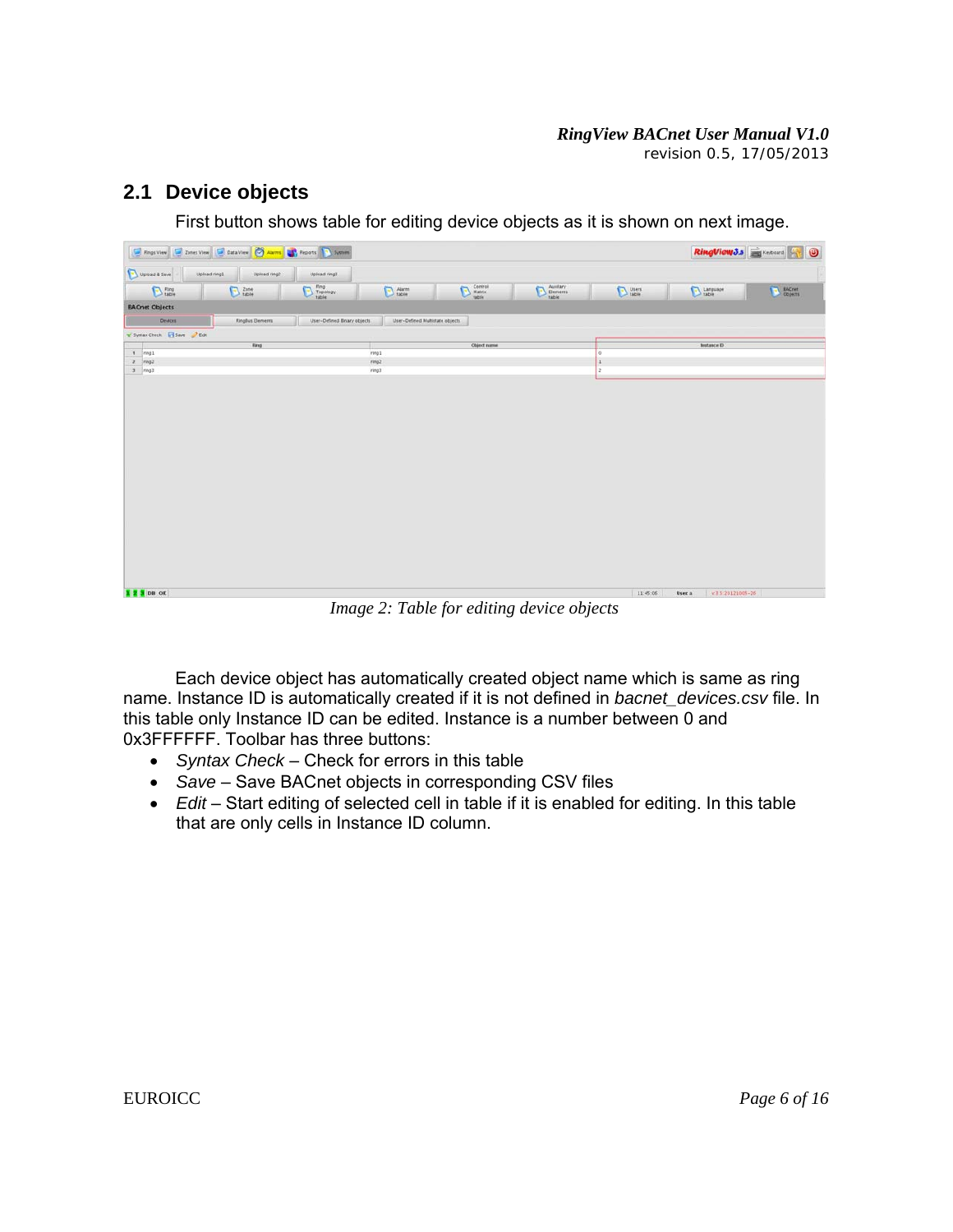#### *RingBus BACnet Interface V1.0 revision 0.5, 17/05/2013*

### **2.2 RingBus Elements Objects**

 Second button show table for editing RingBus Elements Objects which is shown on next image.

|                        | Fings View Tones View Data View 3, Reports 3, System |                                  |                                 |                               |                                              |          |                            | RingView3.s Extended W. O         |
|------------------------|------------------------------------------------------|----------------------------------|---------------------------------|-------------------------------|----------------------------------------------|----------|----------------------------|-----------------------------------|
| Upload & Save          | Upload ring1<br>Upload ring2                         | Eprin baobb!                     |                                 |                               |                                              |          |                            |                                   |
| <b>B</b> Fing          | $\sum$ Zone                                          | <b>Ring</b><br>Topology<br>table | Alarm                           | Control<br>Matrix             | Auxilary<br>D<br><b>Elements</b><br>table    | Users    | Language                   | <b>A</b> EACnet<br><b>Objects</b> |
| <b>BACnet Objects</b>  |                                                      |                                  |                                 |                               |                                              |          |                            |                                   |
| Devices                | <b>RingBut Elements</b>                              | User-Defined Binary objects      | User-Defined Multistate objects |                               |                                              |          |                            |                                   |
| Syntax Check Save Box  |                                                      |                                  |                                 |                               |                                              |          |                            |                                   |
|                        | Fing                                                 | Element name                     |                                 | Object name                   |                                              | Type     |                            | Instance ID                       |
| 1 ring1                | ring1                                                |                                  | ring1-OK                        |                               | <b>Binary Input</b>                          |          |                            |                                   |
| $2$ ring 1             | ring1                                                |                                  | ring1-BLS-BREAK-LEFT            |                               | <b>Enary Input</b>                           |          |                            |                                   |
| 3 ring1                | ring1                                                |                                  | ring1-BUS-BREAK-RIGHT           |                               | Binary Input                                 |          |                            |                                   |
| $4$ ring1              | ring1                                                |                                  |                                 | ring1-SHORT-CIRCUIT-LEFT      | Binary Input                                 |          |                            |                                   |
| 5 ring1                | ring1                                                |                                  |                                 | ring1-SHORT-CIRCUIT-RIGHT     | <b>Binary Input</b>                          |          |                            |                                   |
| # <i>iring1</i>        | ring1                                                |                                  | ring1-BUS-ALL                   |                               | <b>Binary Input</b>                          |          |                            |                                   |
| $7$ $ring 1$           | ring1                                                |                                  |                                 | ring1-EXT-ALL<br>Binary Input |                                              |          |                            |                                   |
| # iring1               | ring1                                                |                                  | ring1-NO-TIMEOUT                |                               | <b>Binary Input</b>                          |          |                            |                                   |
| # ring1<br>ring1       |                                                      |                                  |                                 | ring1-N0-DID-SWITCH-ERROR     | <b>Binary Input</b>                          |          |                            |                                   |
| 10 ring1               | ring1                                                |                                  | ring1-排15                       |                               | <b>Binary Input</b>                          |          |                            |                                   |
| 11 nngl                | ring1                                                |                                  | ring1-APP-STATUS                |                               | Multistate Input                             |          |                            |                                   |
| 12 ring1               | ring1                                                |                                  | mng1-BREAK-LEFT                 |                               | Analog Input                                 |          |                            |                                   |
| 13 ring1               | ring1                                                |                                  | ring1-BREAK-RIGHT               |                               | Analog Input                                 |          |                            |                                   |
| 14 ring1               | $1\,$                                                |                                  | 1A                              |                               | <b>Multistate Input</b>                      |          |                            |                                   |
| 15 ring1               | $\mathbf{1}$                                         |                                  | 1,8                             |                               | Multistate Input                             |          |                            |                                   |
| 16 inng1               | $\overline{z}$                                       |                                  | 2.A                             |                               | Multistate Input                             |          |                            |                                   |
| <b>SF</b> ring1        | $\overline{2}$                                       |                                  | 2.8                             |                               | Multistate Input                             |          |                            |                                   |
| 18 ring1               | $\overline{3}$                                       |                                  | 3.A                             |                               | Multistate Input                             |          |                            |                                   |
| 19 ring1               | $\mathbf 1$                                          |                                  | 3,8                             |                               | Multistate Input                             |          |                            |                                   |
| 20 ring1               | $\overline{A}$                                       |                                  | A.A.                            |                               | Multistate Input<br>Multistate Input         |          |                            |                                   |
| 21 ring1               | $4^{\circ}$                                          |                                  |                                 | 4.8.                          |                                              |          |                            |                                   |
| 22 ring1               | 5.1                                                  |                                  |                                 | 5.1                           |                                              |          | $-10$                      |                                   |
| $23$ ring1             | ring1-RO-5                                           |                                  |                                 | ring1-FID-5                   |                                              |          |                            |                                   |
| $24$ $ring1$           | 5,9                                                  |                                  | 5.9<br>5.2                      |                               | 11 <br><b>Binary Input</b>                   |          |                            |                                   |
| 25 mg1<br>26 ring1     | 5.2<br>5,10                                          |                                  | 5.10                            |                               | <b>Binary Input</b><br><b>Binary Input</b>   |          | $12$<br>13                 |                                   |
|                        |                                                      |                                  |                                 |                               |                                              |          | 14                         |                                   |
| $27$ ring1.<br>38 (ms) | 5.3<br>5.11                                          |                                  | 5.3<br>8.11                     |                               | <b>Binary Input</b><br><b>Biskan Journal</b> |          |                            |                                   |
| 1 2 3 DB OK            |                                                      |                                  |                                 |                               |                                              | 13:02:28 | V3 5 20121005-26<br>User a |                                   |

*Image 3: Table for editing RingBus elements objects*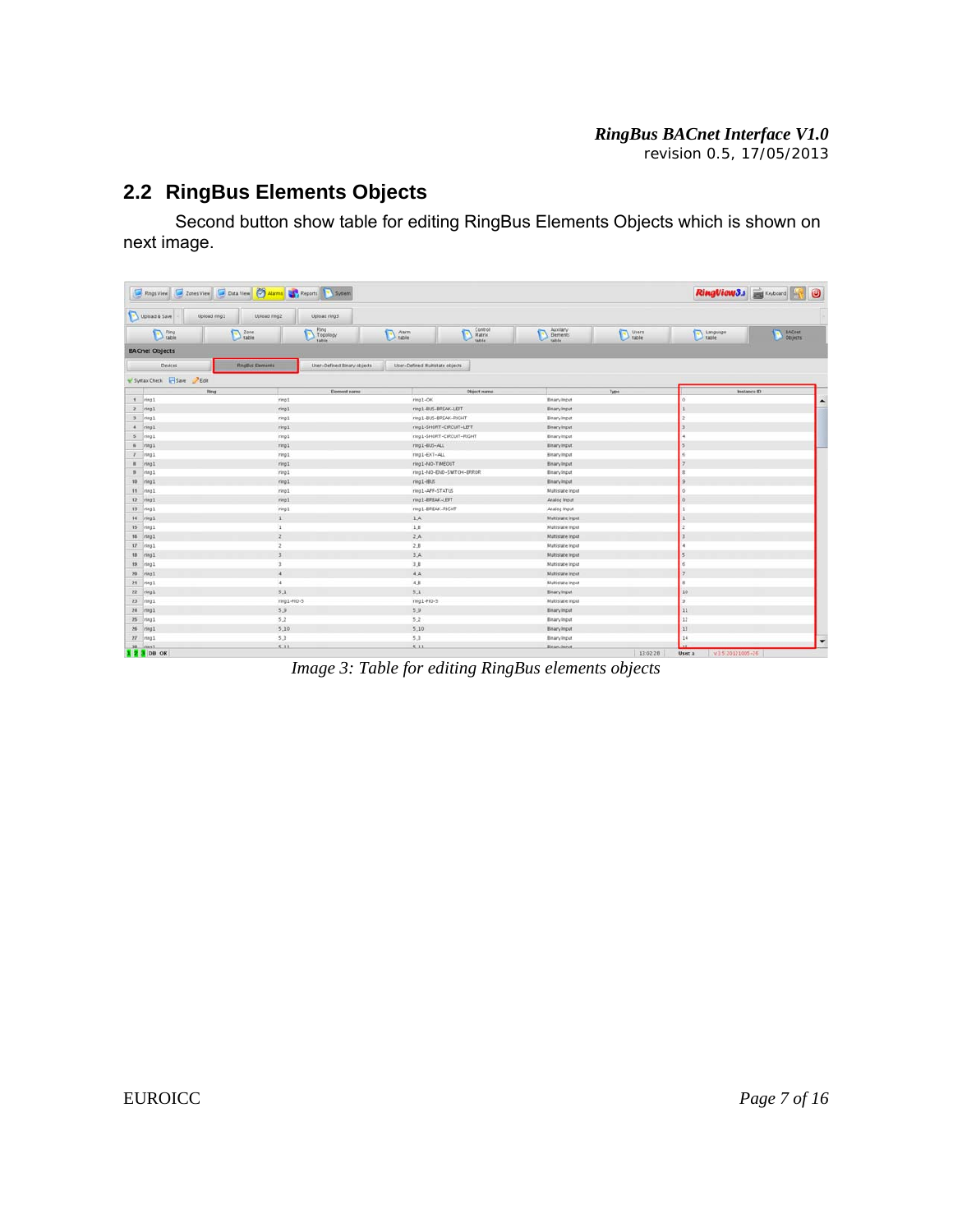*revision 0.5, 17/05/2013*

#### **2.2.1 Element-object mapping**

Each element has automatically created object name according following rules.

#### **Fire and Smoke dampers**

 There are two multi-state input objects for each damper. The first object contains the status messages of each damper. The second object contains error messages of each damper.

#### **Multi-state input (status):**

The Multi-state input object name is made of the element name in the matrix, followed by "\_B" for status, for example "L01\_BSK\_15\_B".

| Name DE     | Name EN         | Priority       |
|-------------|-----------------|----------------|
| Undefiniert | Irregular state |                |
| Offen       | Open            | $\overline{2}$ |
| Geschlossen | Close           | 3              |
| Faehrt auf  | Motor ON        | $\overline{4}$ |
| Faehrt zu   | Motor OFF       | 5              |

Description field for damper status is copied verbatim from Ring Topology table.

#### **Multi-state input (error messages):**

The multi-state input object name is made of the element name in the matrix, followed by "\_A" for alarm, for example "L01\_BSK\_15\_A".

| Name DE                         | Name EN                | Priority |
|---------------------------------|------------------------|----------|
| Servicetaste                    | Service Pin            |          |
| Laufzeitfehler                  | Timeout Error          |          |
| <b>Thermokontakt Ausgeloest</b> | Thermo-contact Error   | 3        |
| Fehler Endschalter              | <b>Endswitch Error</b> | 4        |
| Fehler Versorgungsspannung      | <b>External Power</b>  |          |
| Fehler Busspannung              | <b>Bus Power</b>       | 6        |
| Normal                          | Normal                 |          |

#### **FIO module**

Each digital input and digital output is defined as a separate Binary input object. The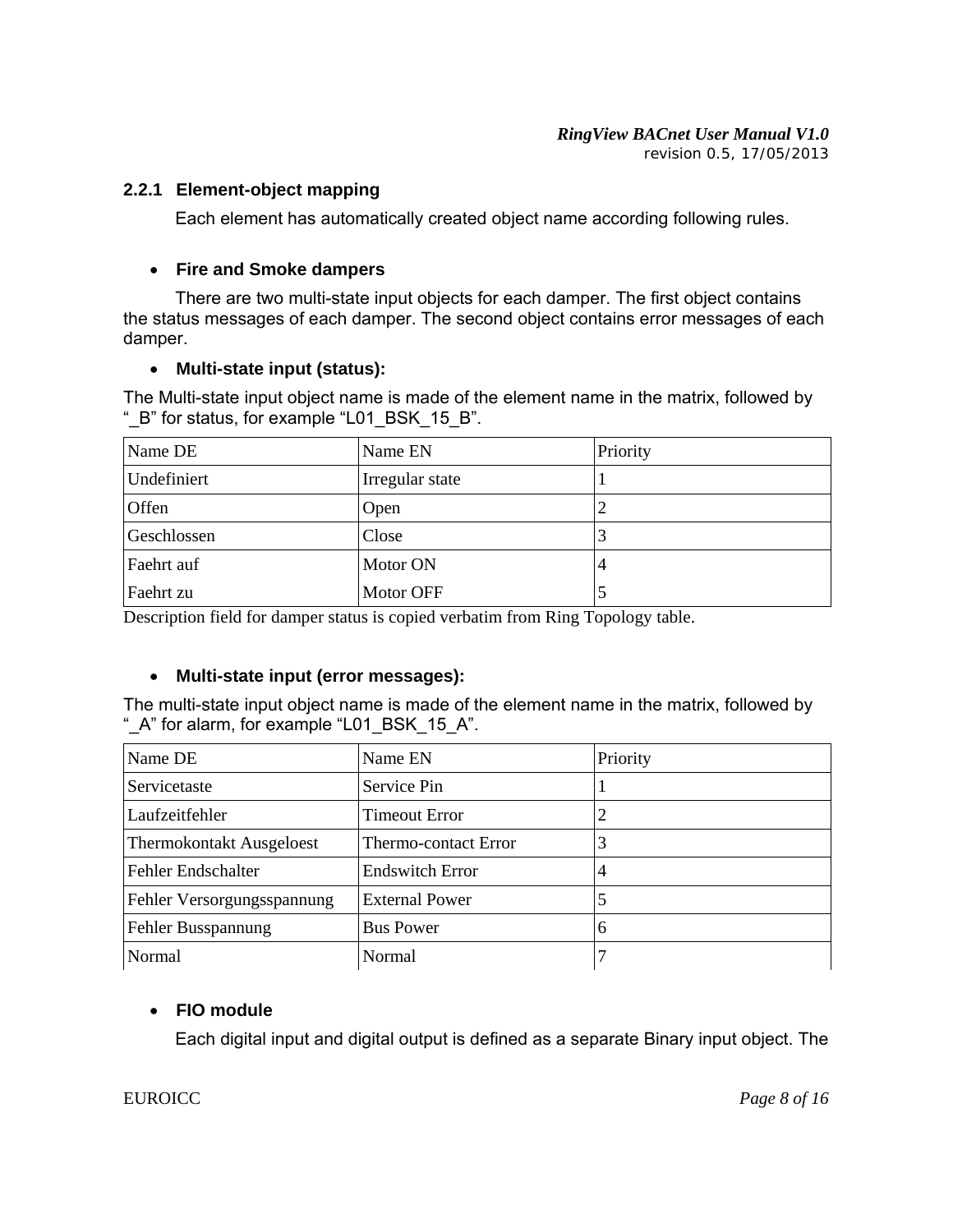#### *RingBus BACnet Interface V1.0*

 *revision 0.5, 17/05/2013*

object receives its name from the element in the matrix. Per each FIO module is a multistate input with error information. The name of the object is automatically generated, but it is also editable by user. For example: "Ring\_6\_FIO\_8". In this example Ring\_6 is name of ring and 8 is unit index of FIO module.

| Name DE                    | Name EN               | Priority |
|----------------------------|-----------------------|----------|
| Stoerung Kommunikation     | Comm Error            |          |
| Fehler Versorgungsspannung | <b>External Power</b> | ∽        |
| Fehler Busspannung         | <b>Bus Power</b>      |          |
| Normal                     | Normal                | 4        |

#### **Digital Inputs and Outputs**

Each digital input and digital output is defined as a separate Binary input object. The object receives its name and description from the element in the matrix.

#### **System Status**

Each system status will have corresponding Binary, Multi-state and Analog input object, with the name taken from the matrix, in the form "RingName-Status". Description is automatically generated.

- RingName-OK True if no errors were found on the ring.
- RingName-BUS-BREAK-LEFT False if bus is broken from the left, true otherwise.
- RingName-BUS-BREAK-RIGHT False if bus is broken from the right, true otherwise.
- RingName-SHORT-CIRCUIT-LEFT False if short circuit is detected from the left, true otherwise.
- RingName-SHORT-CIRCUIT-RIGHT False if short circuit is detected from the right, true otherwise.
- RingName-BUS-ALL True if all units in the ring have bus power.
- $\bullet$  RingName-EXT-ALL True if all units in the ring have external power.
- RingName-NO-TIMEOUT False if at least one unit is in timeout, true otherwise.
- RingName-NO-END-SWITCH-ERROR False if at least one unit is in end-switch error, true otherwise.
- RingName-IBUS False if no communication on the bus was possible, true otherwise.
- RingName-APP-STATUS A single multi-state input will be used for communicating application status on the device (Run, Stop, Bad Configuration).
- RingName-BREAK-LEFT, RingName-BREAK-RIGHT Two analog inputs will be used for communicating bus breaking from left and right side of the ring.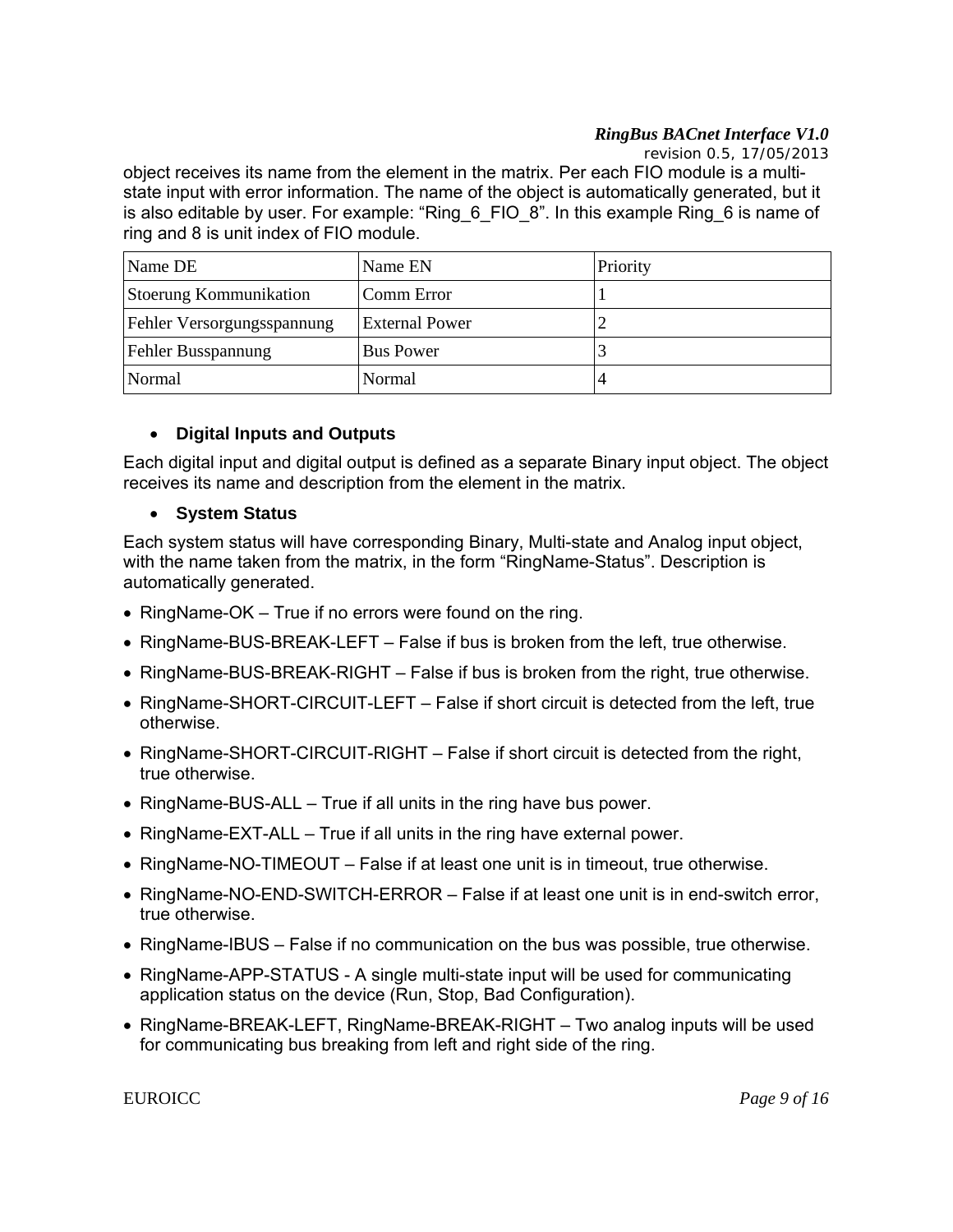*revision 0.5, 17/05/2013*

 First column contains element's ring, second element name, third object name, fourth type of object and fifth instance ID. In this table only Instance ID can be edited. Toolbar has same buttons as in panel for editing device objects with same functionality.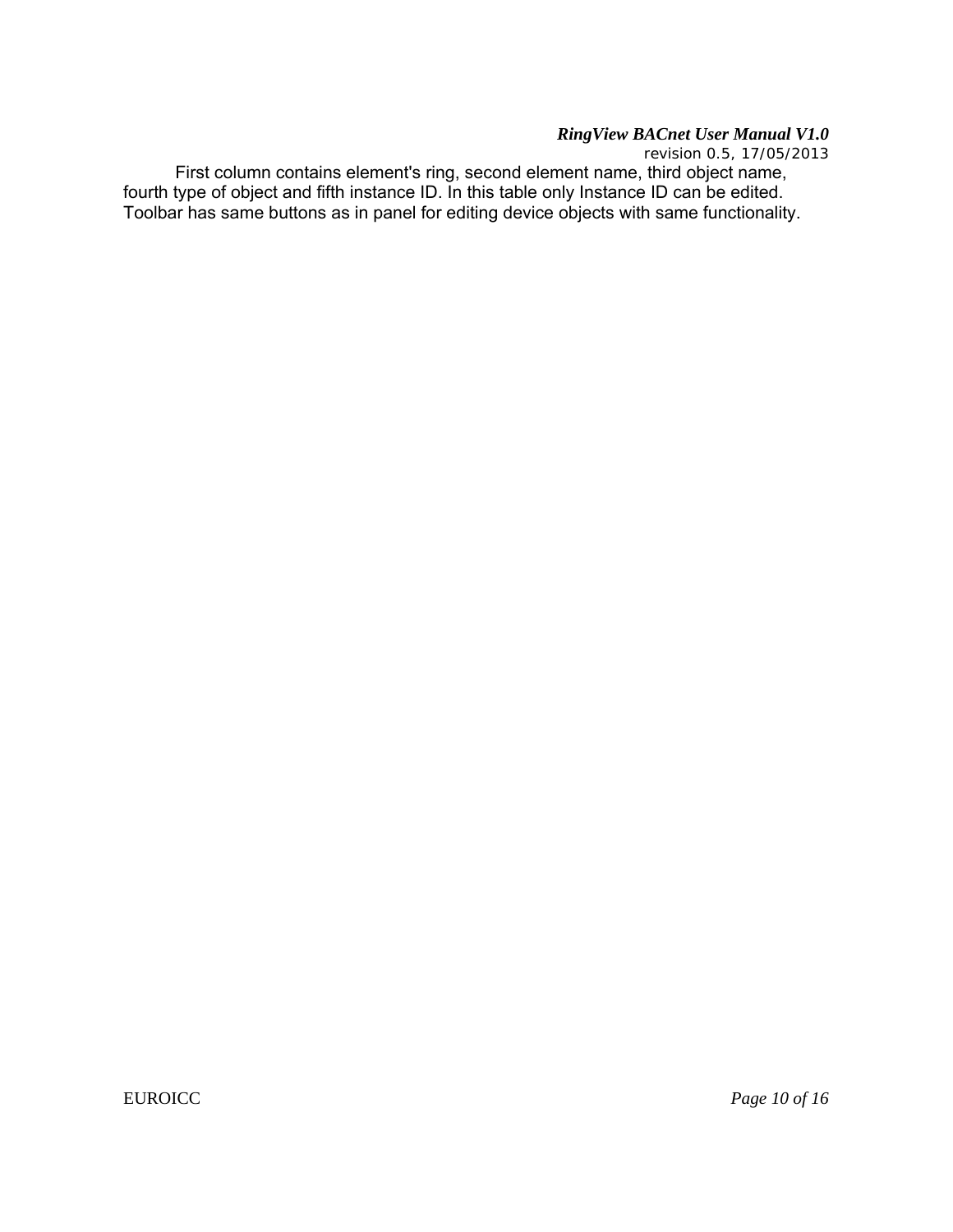#### **2.3 User-defined Binary objects**

 Table for editing user-defined binary objects is opening clicking on button *Userdefined Binary Objects* as it is shown on next image.

|                                                    | Pings View 3 Zones View Data View 3 Alams 3, Peports 3 System |                                |                                 |                                 |                                   |                                                                                                             | RingView3.5 Extended       | $\circledcirc$ |
|----------------------------------------------------|---------------------------------------------------------------|--------------------------------|---------------------------------|---------------------------------|-----------------------------------|-------------------------------------------------------------------------------------------------------------|----------------------------|----------------|
| Upload & Save                                      | Upload ring1<br>Upload ring2                                  | Upload ring?                   |                                 |                                 |                                   |                                                                                                             |                            |                |
| $D$ Ring                                           | $\sum$ Zone                                                   | Ring<br>Topology<br>Table<br>o | $Aarm$<br>table                 | Control<br>Matrix<br>table<br>D | Auxiary<br>Elements<br>table<br>D | $\begin{tabular}{ c c } \hline \textbf{D} \textbf{ users} \\ \hline \textbf{Table} \\ \hline \end{tabular}$ | Language                   | EACnet         |
| <b>BACnet Objects</b>                              |                                                               |                                |                                 |                                 |                                   |                                                                                                             |                            |                |
| Devices                                            | <b>RingBus Elements</b>                                       | User-Defined Binary objects    | User-Defined Multistate objects |                                 |                                   |                                                                                                             |                            |                |
| V Syntax Check Save + Add Row - Remove Rows 2 Edit |                                                               |                                |                                 |                                 |                                   |                                                                                                             |                            |                |
| $1$ $mid$                                          | Ring                                                          | Binary_object_1                | Object name                     | 123                             | Instance ID                       | Dipitalinput Li                                                                                             | Legical expression         |                |
| $2$ neg2                                           |                                                               | Binary_object_2                |                                 | 456                             |                                   |                                                                                                             | DigitalOutput.o            |                |
|                                                    |                                                               |                                |                                 |                                 |                                   |                                                                                                             |                            |                |
| 1 2 3 DB OK                                        |                                                               |                                |                                 |                                 |                                   | 13:24:17                                                                                                    | V3 5 20121005-26<br>User a |                |

*Image 4: Table for editing user-defined binary input objects* 

 In this table all columns are editable. In first column user choose ring from dropdown menu. In the second column is name for binary object. Object name can not contains white spaces and following characters ( ) , . ! | &. Instance ID is setting in third column. Fourth column contains logical expression which determines present value of binary object. Fifth column contains description of the object and it's editable. Toolbar now contains two new buttons:

- *Add Row* Adds new row in table
- *Remove Rows* Removes selected row from table. If there is no selected row, no action is performed.

Other buttons have same functionality as in previous tables.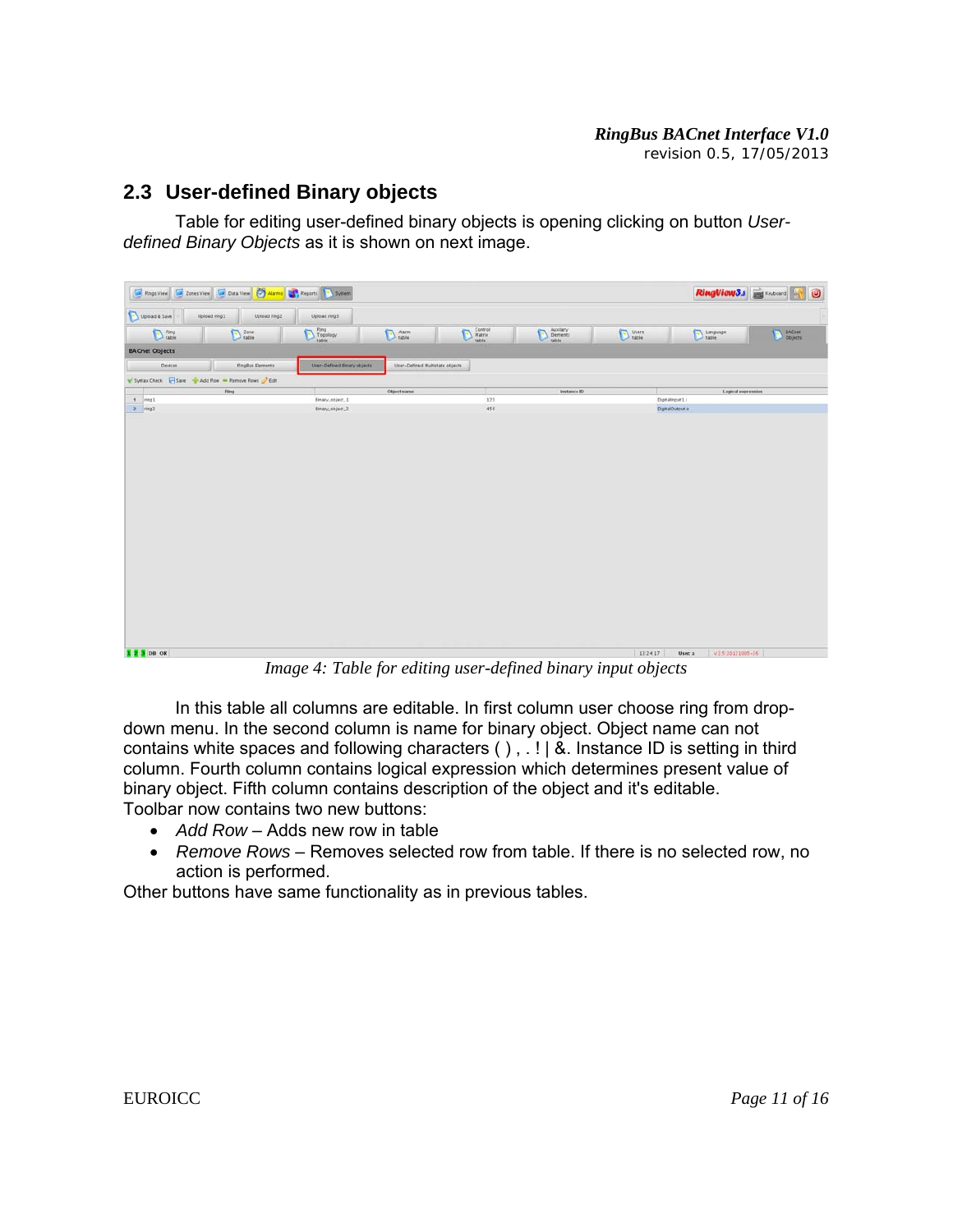#### *RingView BACnet User Manual V1.0 revision 0.5, 17/05/2013*

#### **2.4 User-defined Multistate objects**

 Table for editing this type of objects is opening by clicking on button User-defined Multistate Objects as it is shown on next image.

| Rings View Zones View C Data View C Alarms C Peports C System                                      |                                      |                                   |           | RingViow3.s Expressed | $\circledcirc$            |
|----------------------------------------------------------------------------------------------------|--------------------------------------|-----------------------------------|-----------|-----------------------|---------------------------|
| Uplead & Save<br>Upload ring1<br>Upload ring2<br>Upload ring3                                      |                                      |                                   |           |                       |                           |
| $\sum_{\text{table}}^{\text{Ring}}$<br>$\sum$ Ring<br>$\sum$ Zone                                  | Control<br>Matrix<br>Italie<br>Alarm | Auxiary<br>Elements<br>table<br>D | $D$ tiers | Language              | <b>D</b> BACnet           |
| <b>BACnet Objects</b>                                                                              |                                      |                                   |           |                       |                           |
| Devices<br><b>RingBus Elements</b><br>User-Defined Binary objects<br>Syntax Check H Save & Add Row | User-Defined Muttistate objects      |                                   |           |                       |                           |
| [+] Multistate Input (Object name: Multistate, Object1, Instance ID: 1234, Ring ring1)             |                                      |                                   |           |                       | ×                         |
| $\Box$ Multistate Input<br>Fing ring1<br>· Object name: Multistate_Object2<br>Instance ID:         | $4,567 - 2$                          |                                   |           |                       | $\boldsymbol{\mathsf{x}}$ |
| State:                                                                                             | Logical expression                   |                                   |           |                       | -Addistate                |
| elem1.pushb<br>$\mathbf{1}$                                                                        |                                      |                                   |           |                       | - Remove state            |
| $\overline{z}$<br>elem2 pushb<br>3 elem3 pushb                                                     |                                      |                                   |           |                       | $3$ Edit                  |
|                                                                                                    |                                      |                                   |           |                       | Copy                      |
|                                                                                                    |                                      |                                   |           |                       | <b>C</b> Paste            |
|                                                                                                    |                                      |                                   |           |                       |                           |
|                                                                                                    |                                      |                                   |           |                       |                           |
|                                                                                                    |                                      |                                   |           |                       |                           |
|                                                                                                    |                                      |                                   |           |                       |                           |
|                                                                                                    |                                      |                                   |           |                       |                           |
|                                                                                                    |                                      |                                   |           |                       |                           |
|                                                                                                    |                                      |                                   |           |                       |                           |

*Image 5: Table for editing user-defined multistate input object*

On following image is shown detailed information about editing each multistate objects.

| State<br>Logical expression<br>1 elem1 pushb | Add state                                    |
|----------------------------------------------|----------------------------------------------|
|                                              |                                              |
|                                              | Remove state                                 |
| 2 elem2.pushb                                |                                              |
| 3 elem3 pushb                                |                                              |
|                                              | $\frac{\partial \text{ Edt}}{\partial \psi}$ |
|                                              | <b>Page</b>                                  |
|                                              |                                              |
|                                              |                                              |

*Image 6: Detailed view of panel for editing multistate object* 

Buttons have following functionality:

- *Blue minus button* Collapse/expand details for multistate object
- *Red X button* Delete multistate object
- *Add state* Add new state in states table
- *Remove state* Remove selected state. If there is no selected state, no action is performed.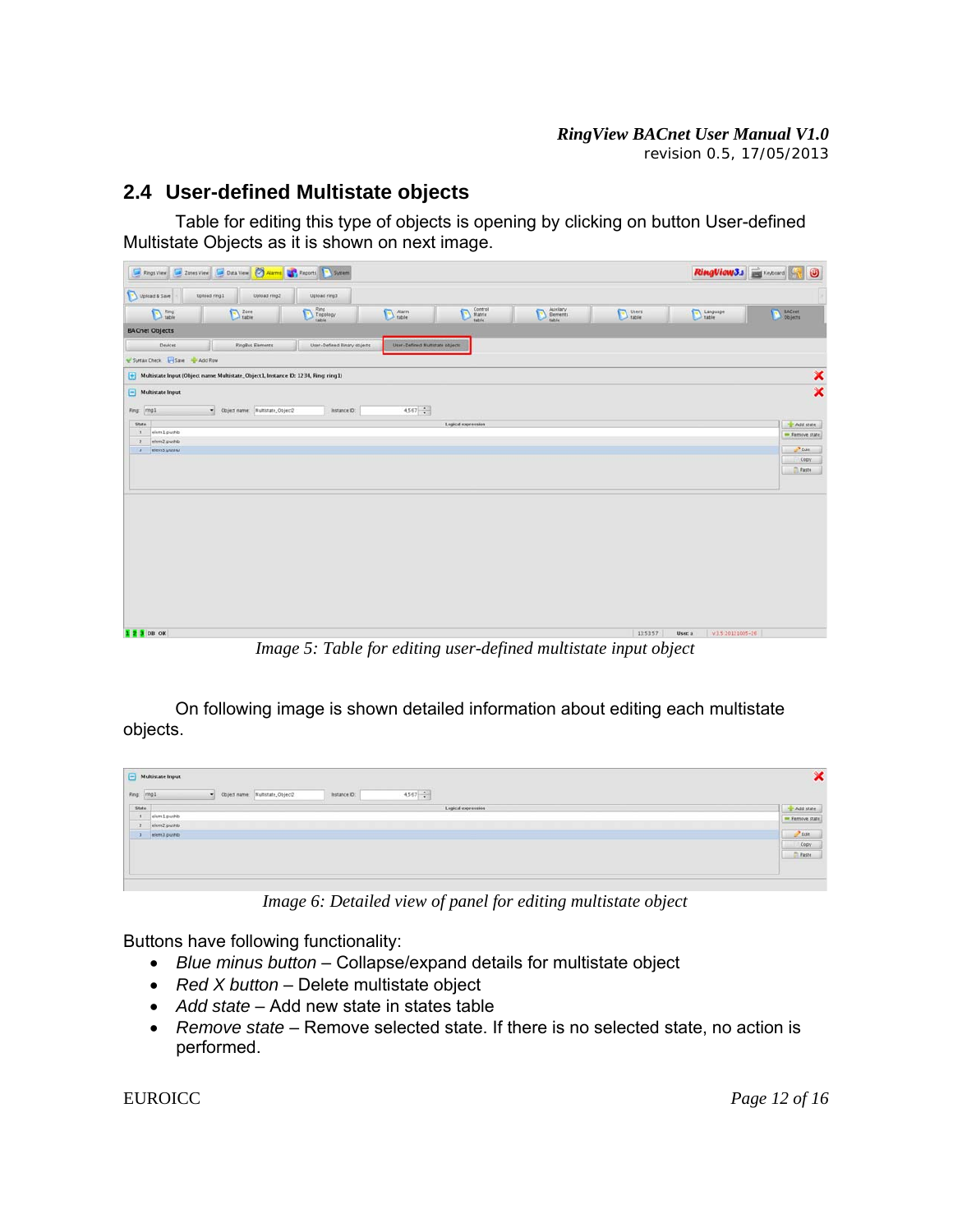# *RingBus BACnet Interface V1.0*

 *revision 0.5, 17/05/2013*

- *Edit* Enable editing selected state in states table
- *Copy* Copy selected state
- *Paste* Paste copied state in selected row

Other information for multistate object is:

- Ring which is choosing from drop down menu
- Object name. Object name can not contains white spaces and following characters  $()$ ,  $|$   $|$  &.
- $\bullet$  Instance ID
- Description of this object, editable by user.
- States Multistate object must have at least one state. Each state is defined with logical expression.

Toolbar has three buttons with same functionality as described before.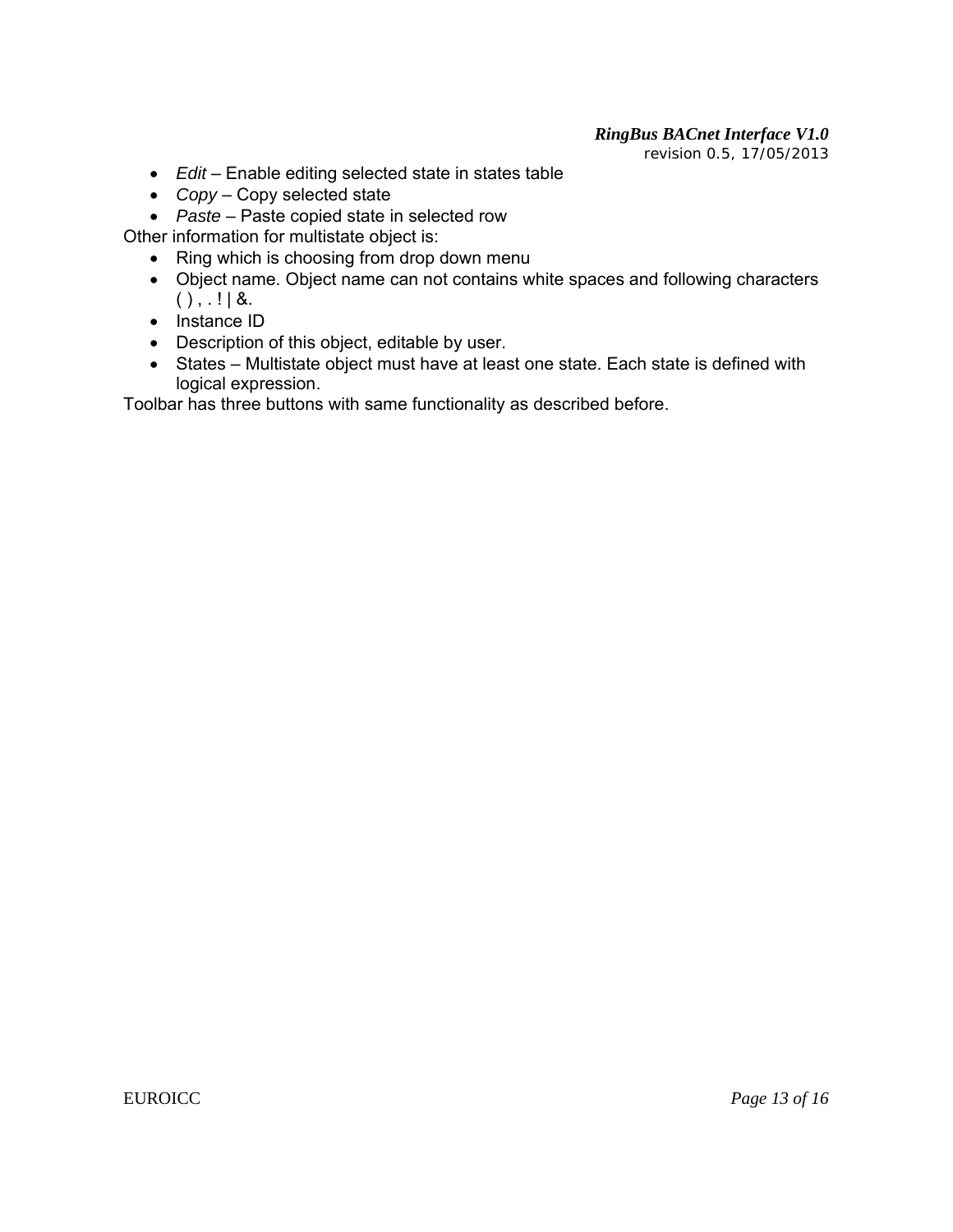# **3 CSV files**

 BACnet objects can be defined via CSV files. If any of this files don't exists, objects will be generated automatically. This applies for CSV files for devices and RingBus elements. Every detected error will be reported and row with error will be skipped. Also missing definitions for devices and RingBus elements will be automatically added. Each object type is defined via one CSV file. That files are:

 *bacnet\_rings.csv* – This file contains definitions for rings (devices). Format of this file is:

| Index | <b>Ring Name</b> | Instance ID |
|-------|------------------|-------------|
|       |                  |             |

 *bacnet\_elements.csv* – This file contains definitions for RingBus elements. Format of this file is:

| Index | Object Name | $\tau_\mathsf{VDE}$ | Ring Name | Instance ID 1   Instance ID 2 |
|-------|-------------|---------------------|-----------|-------------------------------|
|       |             |                     |           |                               |

Object name is defining according above explained rules in chapter 1.2.1. Type is type of element with special types. For system status sys and for fio element fio.

Instance ID 2 should be defined only for dampers for status object.

 *bacnet\_binary\_objects.csv* - This file contains definitions for user-defined binary input objects. Format of this file is:

| Index | Ring Name   Object Name   Instance ID | Logical<br>expression | Description |
|-------|---------------------------------------|-----------------------|-------------|
|       |                                       |                       |             |

 *bacnet\_multistate\_objects.csv* - This file contains definitions for user-defined multistate input objects. Format of this file is:

| Index   Ring Name | Object $\parallel$<br><b>Name</b> | Instance ID   Description | State 1 | $\cdots$ | State N |
|-------------------|-----------------------------------|---------------------------|---------|----------|---------|
|                   |                                   |                           |         |          |         |

Every state must be defined in separated column.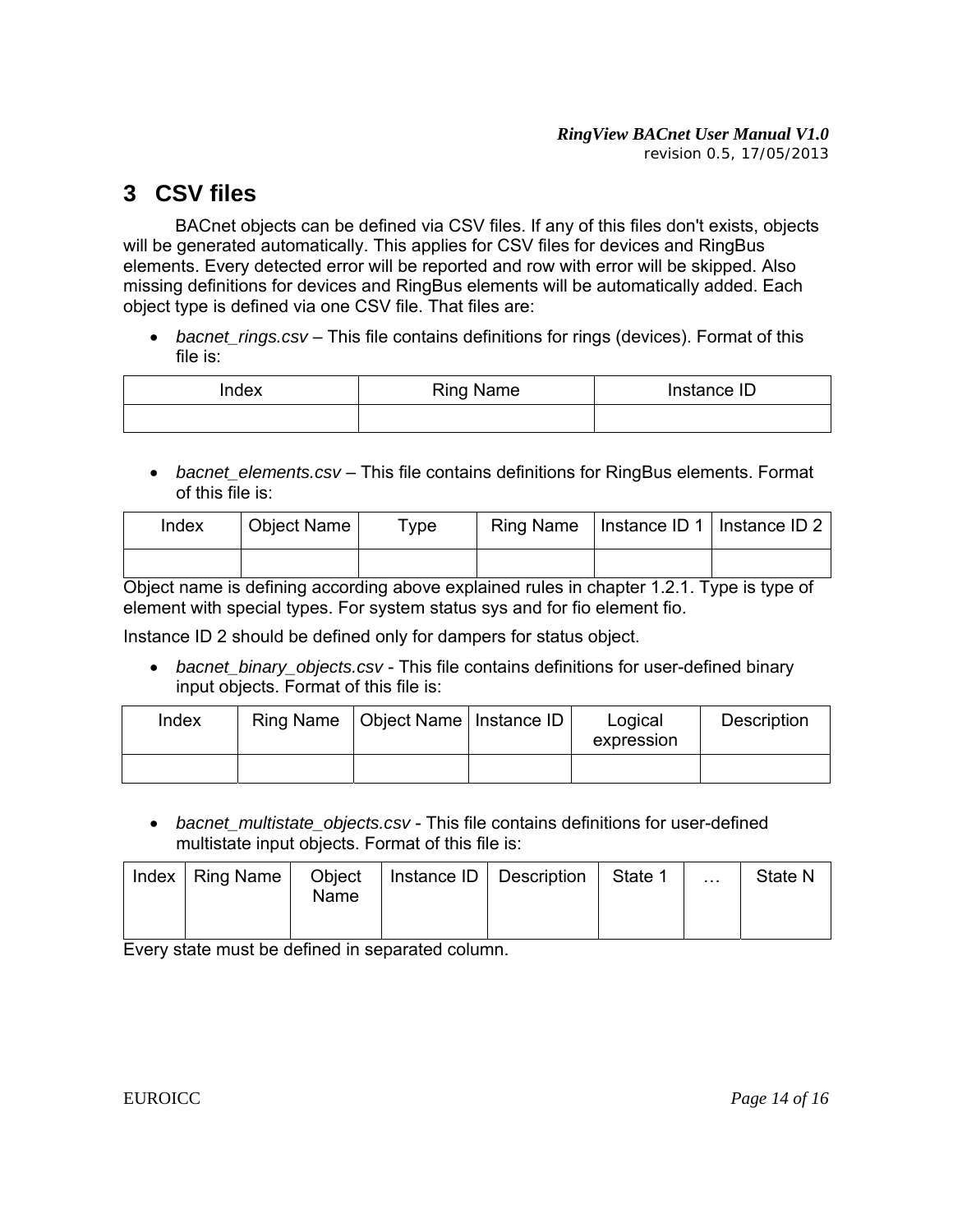### **4 Terminology**

 BACnet object – Basic unit of data in BACnet. Common examples are analog/binary/multistate input/output/value, calendar, scheduler and device objects, with many more standard and proprietary types.

 BACnet device – Physical or virtual device which serves as root object for accessing other BACnet objects. Each BACnet device holds the list of all objects present on that device.

 BACnet network – Network of connected BACnet devices with unique network number. Datalink types for BACnet networks include mstp, arcnet, ethernet, b/ip, and many other proprietary ones.

 BACnet router – Physical or virtual device used for interconnecting different BACnet networks.

 RingBus element – Physical or virtual device in RingBus system. Each element has several data points, according to its type (fire or smoke dampers, digital inputs and outputs, for example).

 RingBus unit – Physical device which can hold arbitrary number of RingBus elements.

RingBus ring – Network of RingBus units, connected to RingBus Modules.

 RBCPU2.1 – Main controlling device which collects data from RingBus units and issues commands according to its internal state. Communicates various data with other RBCPU2.1's in the system.

 RBDIS – Touchscreen computer with RingView application, used for configuration, monitoring and manual commanding of individual elements. Communicates with RBCPU2.1's.

 RingBus System – Consists of at least one RBCPU2.1 with its communication ring. Presence of RBDIS is necessary for configuration of the system; from that moment on, system can work autonomously without user input.